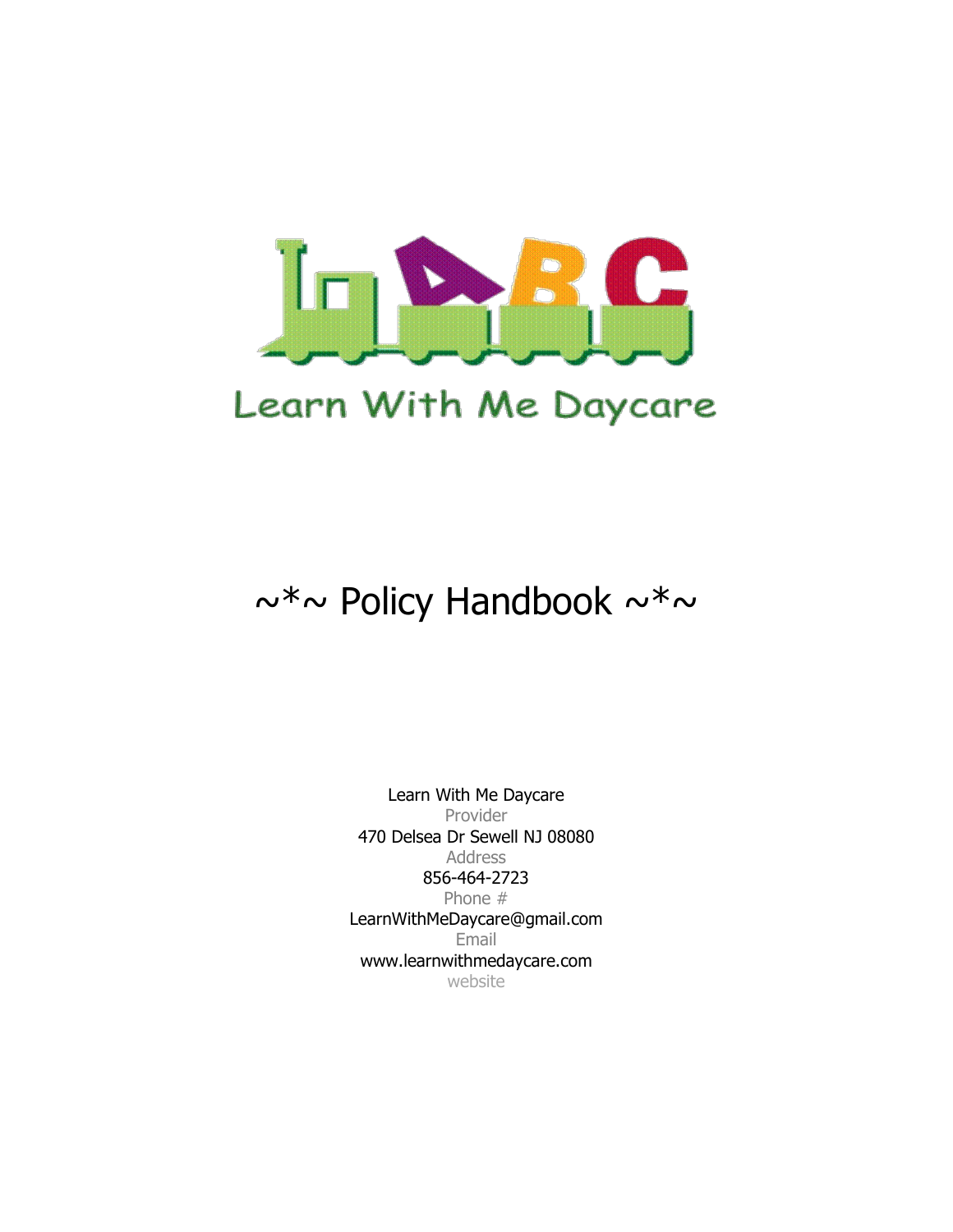We are a **Professional Child Care Provider**, not a babysitter. Our goal is to provide your child with a clean, safe, comfortable environment where they can play and learn with guidance and loving care while you are at work or attending school. In order to make our relationship as enjoyable as possible the following are some mutual beneficial requirements that are necessary to assure that there are no misunderstandings between either party, that each party is aware of the requirements, and that these requirements are carried out in a businesslike manner. There is a lot of information here. Please read all of it. If any of the policies seem unfair or unnecessary, please take a moment to think about that policy and how it would apply to your current working situation. These policies are enforced for the same reasons policies are enforced in any job situation - for fairness and respect. If you have any questions please ask.

At Learn With Me Daycare you are paying for a specific slot, NOT per hour or per day, so no discounts are given if your child does not come to care. The policies listed below are set forth by the Child Care Provider and are in accordance with the Child Care regulations. These policies and accompanying contracts become effective upon acceptance by the parent/guardian and the Child Care Provider.

## **Business Hours/Overtime**

We provide childcare from Monday to Friday 6:30am-6:30pm. Late pick up fee for parents picking up their children after center has closed is as follows:

| Minutes late | Charges |
|--------------|---------|
| $1 - 5$      | \$5.00  |
| $6 - 10$     | \$10.00 |
| $11-20$      | \$20.00 |
| $21 - 30$    | \$30.00 |
| $31 - 40$    | \$40.00 |
| $41 - 50$    | 50.00   |
| $51 - 60$    | 60.00   |

To ensure the safety of your child, only you or your designate(s) may pick up your child. Phoning us to let us know someone other you or your designated pick up people will be picking up your child is fine if we know the person or your child can identify him or her and they can provide appropriate identification. If you are a half hour late with no notice we will call the child's emergency pick up people if we are unable to get a hold of anyone after an hour we will then contact emergency personnel and DYFS.

## **Weather**

If we are under severe or threatening weather conditions we are closed: tornadoes, blizzards, and severe wind chills and/or temperatures. Typically if the schools are closed then we are closed. School closing information will be posted by 6am that morning and can be found on our facebook page, website, center voicemail and myfoxphilly.com.

## **Registration**

We require a \$50.00 registration for all children. PLEASE NOTE: We will not start providing childcare nor will your opening with us be considered saved until this registration is paid.

## **Admission Paperwork**

Before we will assume responsibility of caring for your child we MUST have the following: • Signed Policy Handbook Contract

- Signed Financial Agreement
- Paper work as required by licensing regulations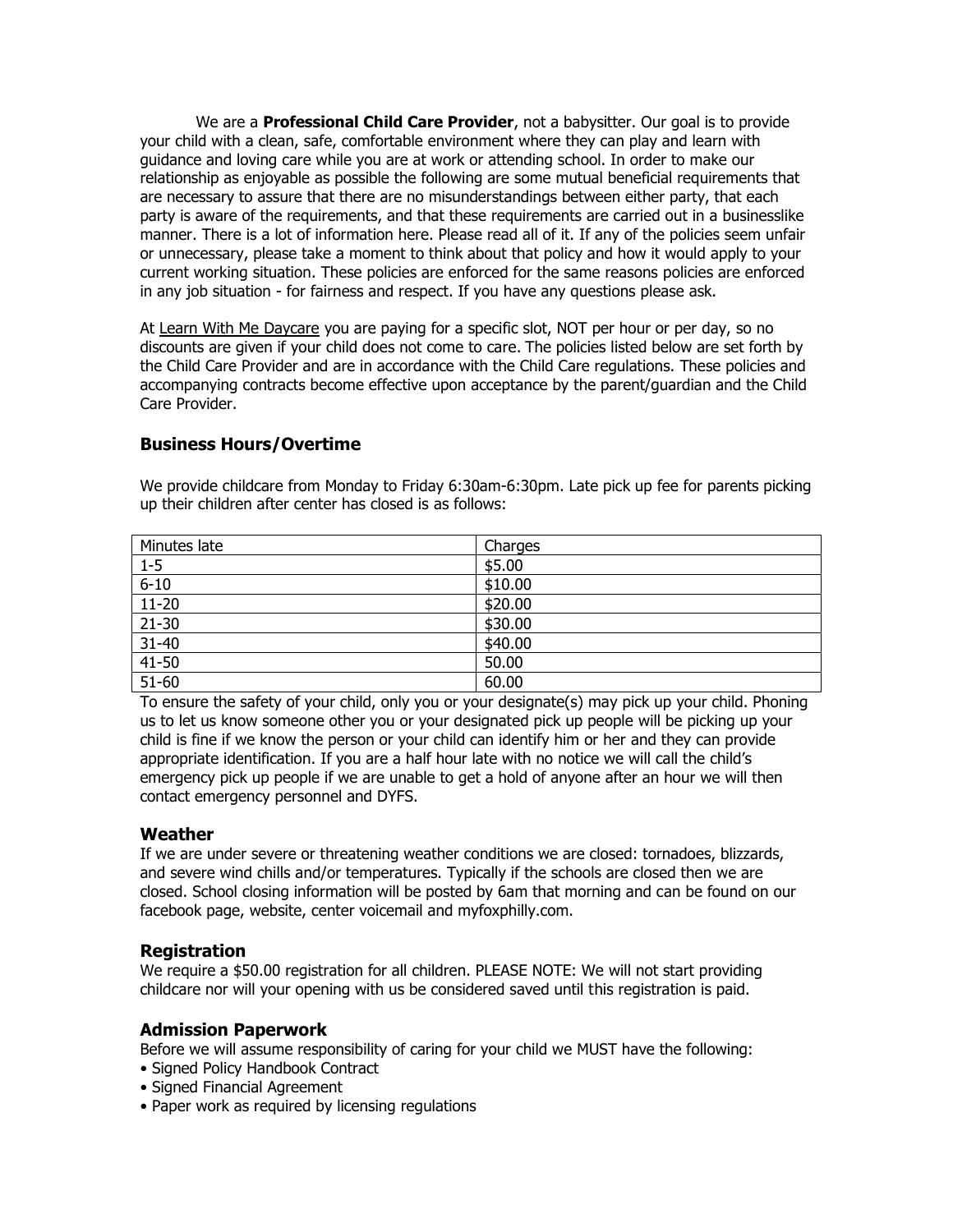- Client & General Information forms
- Transportation, Photo and Swimming (summer only) release forms PLEASE NOTE: All forms must be updated yearly.

#### **Payment and Late Fees**

All payments must be received by the agreed upon payment option. When the payment date falls on a weekend or a statutory holiday, fees are due on the Friday before. If fees are not paid our facility will not watch your child.

We realize the financial burden that childcare places on parents, and hope parents understand that as a business childcare places financial burdens on the provider. These include, but are not limited to groceries, utilities, insurance, programming, toys and equipment. If fees are not received when due a \$5.00/per day charge will be applied to the amount owing. This charge will be in effect until all monies plus late charges are paid in full. Should it be necessary, Learn With Me Daycare will take all outstanding accounts to court and collections. Parent/guardian is responsible for all court costs.

Learn With Me Daycare offers flexible full time payment plan options weekly, biweekly, or monthly. All payments must be received by the agreed upon payment option. Payment is due at the beginning of the week for the days of care. If a parent or guardian chooses weekly payment, tuition is due Friday prior to week of scheduled care. If biweekly is chosen payment is due Friday prior to the first scheduled day following the two week payment. If Monthly payment is chosen payment is due at the first of the month for the upcoming month. When the payment date falls on a weekend or a statutory holiday, fees are due on the Friday before. I will take all outstanding accounts to court and collections. Should it be necessary, parent/guardian is responsible for all court costs.

Checks: There will be a \$30.00 charge for all checks returned N.S.F. plus any additional charges incurred to by the bank. Parents who have two or more N.S.F. checks will be required to pay by cash or money order.

Termination of contract: Parents shall provide the center with two weeks' prior notice if you intend to withdrawal your child from the center. It is the parent's responsibility to continue to pay for the two week notification period whether the child is present or not. Failure to give notice or pay for the tuition will result in a file of small claims court and report to the local credit bureau.

Due to cost of living increases, monthly childcare fees may increase per child per year with proper advanced notification.

## **Provider Holidays / Sick days**

- We are closed on all Statutory Holidays.
- Any other closings we will provide at least one month's notice of the dates if applicable.

#### **Observed Holidays Center Closed**

New Year's Day January 1 Memorial Day Monday Independence Day July 4 & Day After (if falls on a Thursday or Friday) Thanksgiving Day & Day After Christmas Day December 25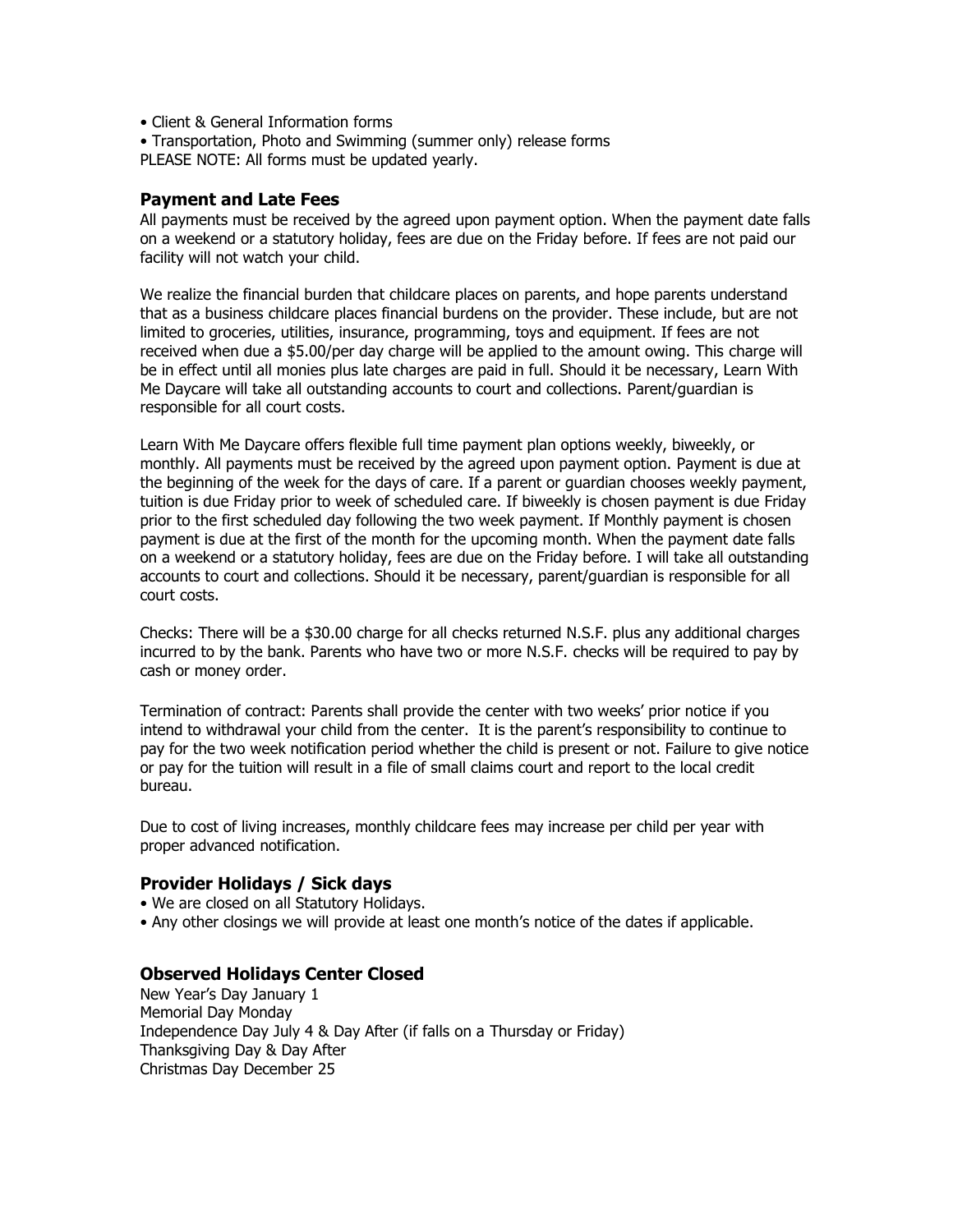Additional closings may be made for emergency situations and will be notified as soon as possible, I.e. no electricity, heater issues, inclement weather etc.

#### **Parent Vacations**

Please notify me as at least 2 weeks in advance when you plan to take vacations. Full payment for all days and hours your child is normally scheduled to be here. We expect children to be with their parents during parental vacation times. Payment is due prior to your vacation. Even while you are on vacation your child/children's spot is still being held. Parents are given 1 vacation week per year that they may use to their digression.

#### **Extended Absences**

In cases of your potential absence due to maternity leave, summer, or extended leave from your job, we will require ½ of your monthly fees for the entire time of your absence to hold your child's position. We must receive at least a 1 month written notice and the leave must be for no longer than a 1 month period during the months September – June and no longer than 2 months from July - August.

#### **Arrival and Departures**

Children are to arrive clean and fed (unless arriving before a meal time).

Please do not allow your child to walk to the door by themselves at drop off. It is important to take a minute to walk them to the door. This gives us both the opportunity to discuss any schedule changes for the day or anything else. At pick up, please do not let your child leave the house until you are leaving also.

It helps your child tremendously if your child is aware that you will be arriving early (or late) in that they come to expect regularity and thrive on it. Please keep me informed so we can, in turn, keep the child informed! Drop-off and pick-up times are not good times to discuss serious problems. Little ears and minds hear and understand everything We are not comfortable discussing a child in the presence of anyone but their parents. Topics that concern day-to-day events or light-hearted discussion are fine.

## **Cleanliness/Hygiene**

We do our best to maintain strict cleanliness and hygiene standards. Children's hands are washed before and after meals, coming in from outside and after toileting. Please have your child bathed and dressed for play. A clean child is a healthy child.

Infants sleep separately; please provide clean blankets, to be used only by them. Beginning at toddler age washable nap mats or couches are used. Each child has a separate nap mat with blankets provided by you to be used only by your child. These blankets will come home with your child at the end of the week to be washed and should return with them at the beginning of each week. Toys are sanitized with a bleach solution once a week (Fridays).

## **Termination**

The first two weeks of childcare are to be an adjustment period. It is my responsibility to let the parent know if the child seems unhappy or the arrangement is unsatisfactory for any other reason. It is the parent's responsibility to let me know the same. The parent or myself can terminate the contract anytime during the adjustment period in writing on or before the  $14<sub>th</sub>$  day after care starts.

Following the adjustment period, two weeks written notice is required by the parent or myself for all contract terminations. Fees will still be due if the parent withdraws the child before notice is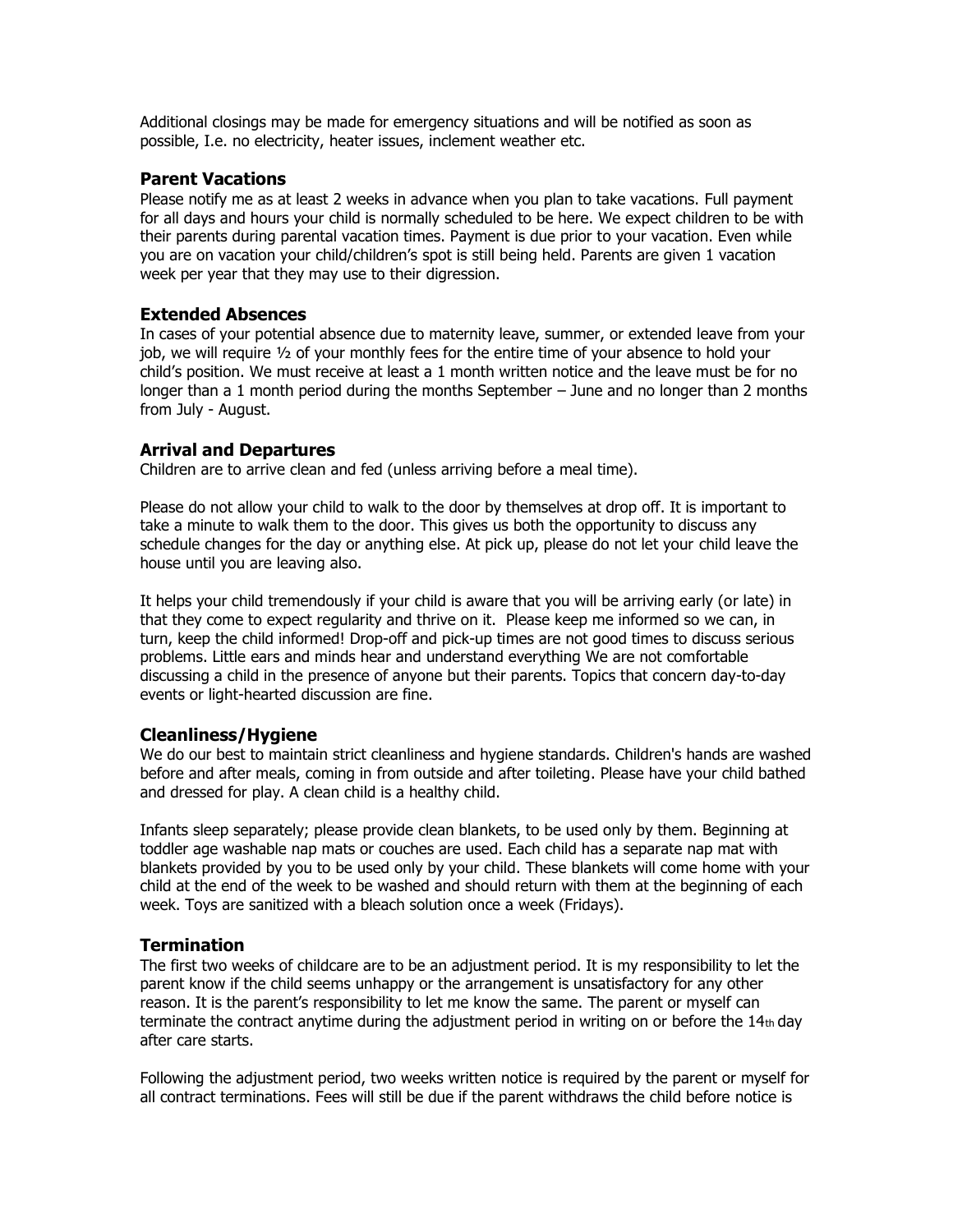given, or at any given time during the notice. Two week's fees may be paid in lieu of two week's notice. Termination notice will NOT be accepted while provider or parents are on vacation.

We will provide the parents with two week's written notice if we are no longer able to care for your child. You are still responsible for paying the monthly fees during this notice regardless, whether your child attends or not.

We will terminate our child care arrangements immediately for any of the following reasons (but not solely limited to):

- Failure to comply with the policies set forth in this book.
- Failure to comply with the contract.
- Destructive or hurtful behavior of child that persists even with parent cooperation in stopping the behavior.
- Non-Payment of childcare fees or late and/or recurring late payment of fees.
- Failure to show up for 5 days in a row without any communication.
- Failure to complete required forms.
- Inability to meet the child's needs without additional staff.
- Blatant disrespect towards provider or provider's family.
- If parents knowingly bring their child ill.

## **Child Abuse/Neglect**

It is law and also our responsibility as a childcare provider to report any and all abuse or neglect performed on a child. We cannot turn our head on a child that has been abused or neglected. Therefore, We will notify Children's Protective Services and the Police Department when it appears that a child in our care is being physically, sexually, or emotionally abused, neglected, or exploited.

## **Supplies**

Parents are responsible for supplying:

- Bottles, Formula, Baby Food, sippy cups, baby spoons
- Diapers & Wipes
- A full change of clothing
- Any other supplies your child may need.

#### **You will be notified when we need more supplies for your child.**

All personal belongings should be marked with child's name.

## **Donations**

Donations help me keep costs down, so if you have any of the following items on hand and are willing to donate them, it would be greatly appreciated. This is not mandatory.

- Snack Foods (fruits, crackers, etc)
- Dress up clothing, costumes, jewelry, hats etc.
- Magazines for cutting, especially ones like National Geographic that depict other cultures, or any that have lots of pictures of people, children, or animals. We are looking for pictures that would appeal to children.
- Paper of any kind, brown, white, colored, waxed, foil etc.
- Crayons, water color paints or any misc. art supplies such as fabric scraps, glitter, pipe cleaners, paper plates, etc.
- IDEAS! We welcome any ideas that you may have for fun activities or crafts!!!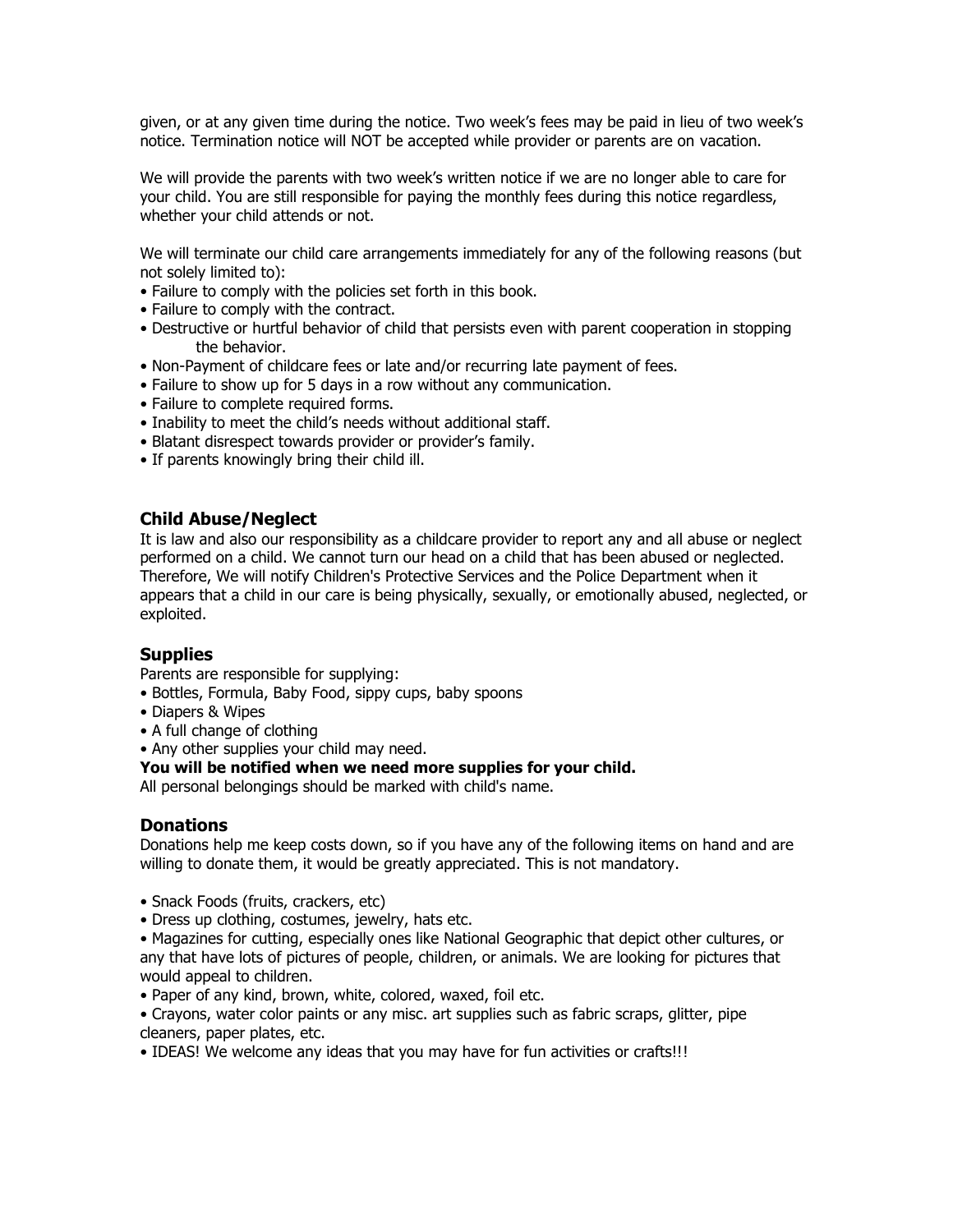We teach the children creativity, problem solving, and pride in their skills. Sometimes these values get messy. Some days we will be painting, please provide your child with a large old shirt that you would not mind getting messy.

## **Toys**

We provide a wide variety of playthings. We ask that no toys be brought to daycare from home. Anything brought will be put up safely until the child is picked up. This policy is for the concern of all children in my care. Oftentimes children have a hard time sharing the toys they bring from home. The ONLY exceptions to this policy are:

• A special blanket OR stuffed animal/Doll to be used during Nap Time. This will be put up and ONLY used for the appropriate time. Please limit your child to one thing.

• Show and Tell. At times we will have a "Show and Tell" period. I will inform you ahead of time when this may occur.

## **Meals & Snacks**

Meals and snacks are provided by the parent. We do have heating capabilities and water will be provided. The meal schedule I follow is listed below. If the Child is here during those times, they will be served. Children who choose not to eat will not be served again until the next scheduled Meal or Snack. Children arriving after 8:15 A.M. must eat breakfast at home before arriving.

- 8:00–8:30 A.M. Breakfast
- 10:00-10:15 A.M. Snack
- 12:00-12:30 P.M. Lunch
- 3:10-3:30 P.M. Snack

If your child requires a special diet due to allergies, medications, age and/or cultural or religious beliefs it will be the responsibility of the parent to provide a well balanced lunch and snack for their child. No junk food, soda, gum etc.

## **Child Illness**

Under no circumstances should you bring your child to care sick (fever of 100°f or higher, vomiting, diarrhea not contained in a diaper, sore throat, continuous coughing, runny nose other than clear, draining eyes or ears, unexplained rash, lice, etc.) If you are not sure your child is well enough to attend child care call and discuss it with me.

Masking your child's symptoms with over-the-counter medications and bringing them to care anyway is not allowed and could be cause for immediate termination. It is also inconsiderate to all families involved. A sick child should be allowed to recuperate fully at home after an illness so that the other children and the provider do not risk unnecessary exposure. If you are unable to stay home with your sick child it will be necessary for you to make arrangements at your own expense. If your child is out ill regular fees still apply.

Your child may be brought to care if they have a common cold (which means a slight cough, clear runny nose, sneezing); however we will call you if your child is just plain miserable (whining, crying, repeatedly asking for you). Your child should not attend if they are not feeling well enough to participate in our daily activities (i.e. a child wanting to sleep all day, lay on the couch and watch TV etc.)

The Health Department regulations prohibit the admittance of any child into a family childcare home that exhibits any of the following symptoms:

- Fever (100°f or higher) child needs to be fever free for 24 hours without the aid of
- medication
- Diarrhea child must be symptom free for 24 hours without the aid of medication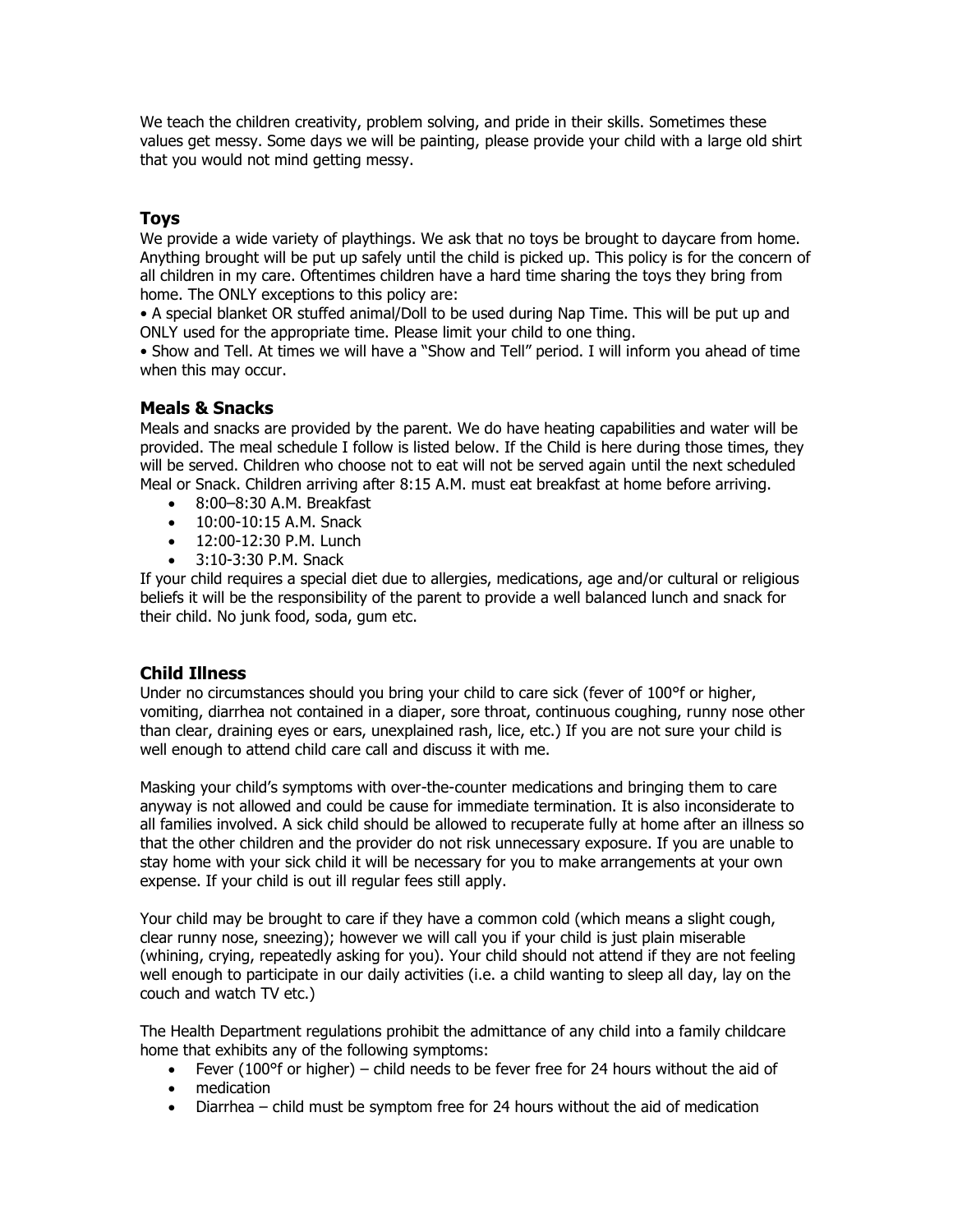- Vomiting child must be symptom free for 24 hours without the aid of medication
- Runny nose with colored discharge –check with doctor
- Rash check with doctor
- Discharge from eyes or ears
- Lice child needs to be treated and nits removed before return
- Communicable diseases chicken pox, measles, mumps, conjunctivitis (pink eye), influenza etc. The child may return when the incubation and contagious period is passed and the child is well enough to resume normal childcare activities.

We have the right to refuse to care for a sick child. If your child develops any of the above symptoms while in my care, you or your alternate will be required to pick up your child immediately. If the child is not picked up within an hour of my calling a \$5.00 for every 15 minutes or portion thereof charge may be assessed. If we have to call a parent to pick up a child that has been dropped off for care too ill to participate in the day the child will also be required to stay at home the following day. Your child may return to care 24 hours AFTER symptoms of illness end. Which means if your child is sent home with a fever, diarrhea, or vomiting they cannot return until they have been symptom free for 24 hours without the aid of medications. We am responsible for the health and well being of many children so we closely follow health department regulations when it comes to illness. We understand and respect your need to be at work, but your cooperation is extremely important on this.

#### **Medication**

If your child is on antibiotics he/she continues to be contagious for 24 hours after the first dose of medication and can not return to childcare until this time period has passed.

Child care regulations prohibit me from giving your child medication of any kind unless you have filled out and signed Permission to Administer Form. All medication must be in the original, labeled container. Blank permission to administer medication forms are kept in your family connection folder.

## **Medical Emergencies**

Minor bumps and scrapes are inevitable, but we make every effort to keep your children safe through supervision and childproofing. Minor injuries will receive appropriate first aid, and if an emergency injury or illness occurs, you will be contacted immediately. If we are unable contact either parent, we will call the emergency contact numbers supplied to me to make the medical decisions for the child. If necessary your child will be transported by ambulance to the nearest hospital. Parents are responsible for costs involved in emergency medical treatment, including transportation if required.

## **Nap/Quiet Time**

All children will lie down for a nap/quiet time each day. We will not force your child to sleep but they will be expected to lie down quietly.

## **Technology Policy:**

Children 2 ½ years and older are allowed technology in 15 minute increments with 15-20 minute activity breaks in between.

Children under the age of 2  $\frac{1}{2}$  are only allowed music during nap/ rest time.

Staff may communicate with parents and guardians through the follow technology methods: Facebook messenger, text, phone, email, mail, remind 101, cake childcare web portal & app.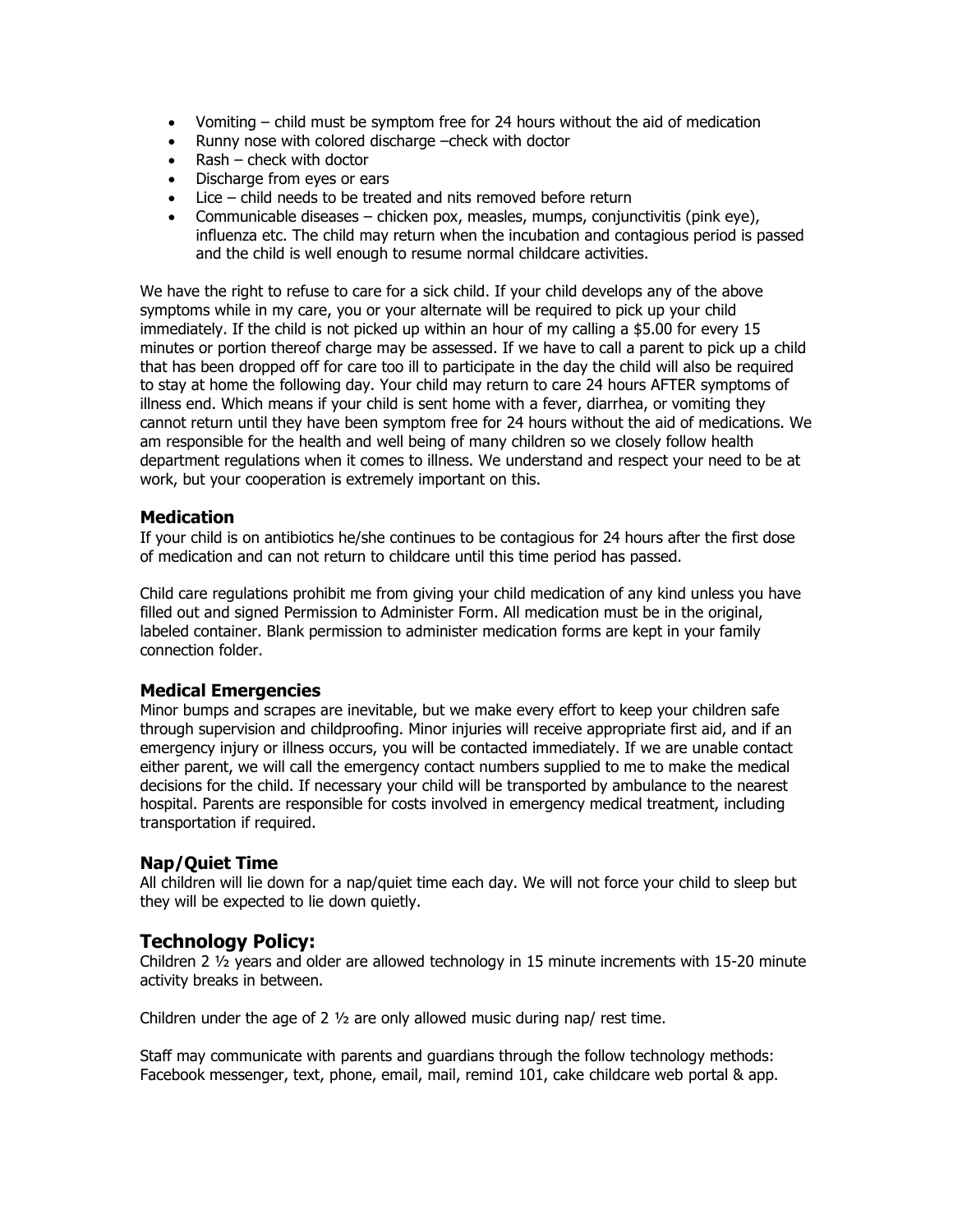## **Damages**

It is expected that your child be respectful of my personal property and furnishings. A certain amount of "wear and tear" is normal, but if your child intentionally damages property through destructive behavior or roughness, you will be liable for 100% of the replacement costs. This reimbursement is due with your next monthly payment.

#### **Potty Training**

We will assist in potty training with the understanding that it will only work if we work together. Your child will not learn if they do not do it while in my care and at home. You must work with your child at home, either during vacation or over a weekend before we will begin potty training here. Clothing should be easy to manage to encourage self-help skills. Buckles, belts, overalls and suspenders when in a hurry to use the bathroom may create a problem. We also require that each potty training child have 6 changes of training pants or pull ups. Extra changes of clothing are also necessary, including socks.

## **Behavioral Goals**

While in my care only positive encouragement is enforced. Children will NOT be subject to spanking, hitting, kicking, restraint, or to, verbal, emotional, or physical punishment. We believe the most effective ways of enforcing positive behaviors are: Praise, Respect, Re-Direction, and Positive Re-Enforcement. We don't play "REF"; I use strategies to engage children in their own problem solving. During conflict it is important for children to feel respected, secure, loved, important and special. They need to know we are always available to listen and help, not to judge. Our goal is to coach the children so they can negotiate compromise, brainstorm and work it out together. We do not believe in "adult initiated" time outs, as I feel when used punitively it takes away from a valuable teaching experience. We will only place a child in time out if we feel that they are a threat to the safety and well being of themselves or others. When this becomes necessary we make sure everyone is all right, and then a staff member stays with the child. If something of a more serious nature or a persistent behavior should occur that is of concern to me or a threat to the safety of others, we will need to discuss it with you so that we can jointly decide on a course of action that is followed at home and in our care. If the problem cannot be resolved arrangements must be made for the child to receive care elsewhere.

#### A. POSITIVE DISCIPLINE

- 1. Caregivers shall use positive discipline, which shall include the following:
	- a. Communicate to children using positive statements.
	- b. Encourage children with adult support, to use their own words and solutions in order to resolve their own interpersonal conflicts.
	- c. Communicate with children by getting down to their eye level and talking to them in a calm quiet manner about what behavior is expected.

d. when placing a child in time out the child must be removed from the activity but still in the area of the activity. A caregiver must be present at all times with the child in the time out.

#### B. INAPPROPRIATE DISCIPLINE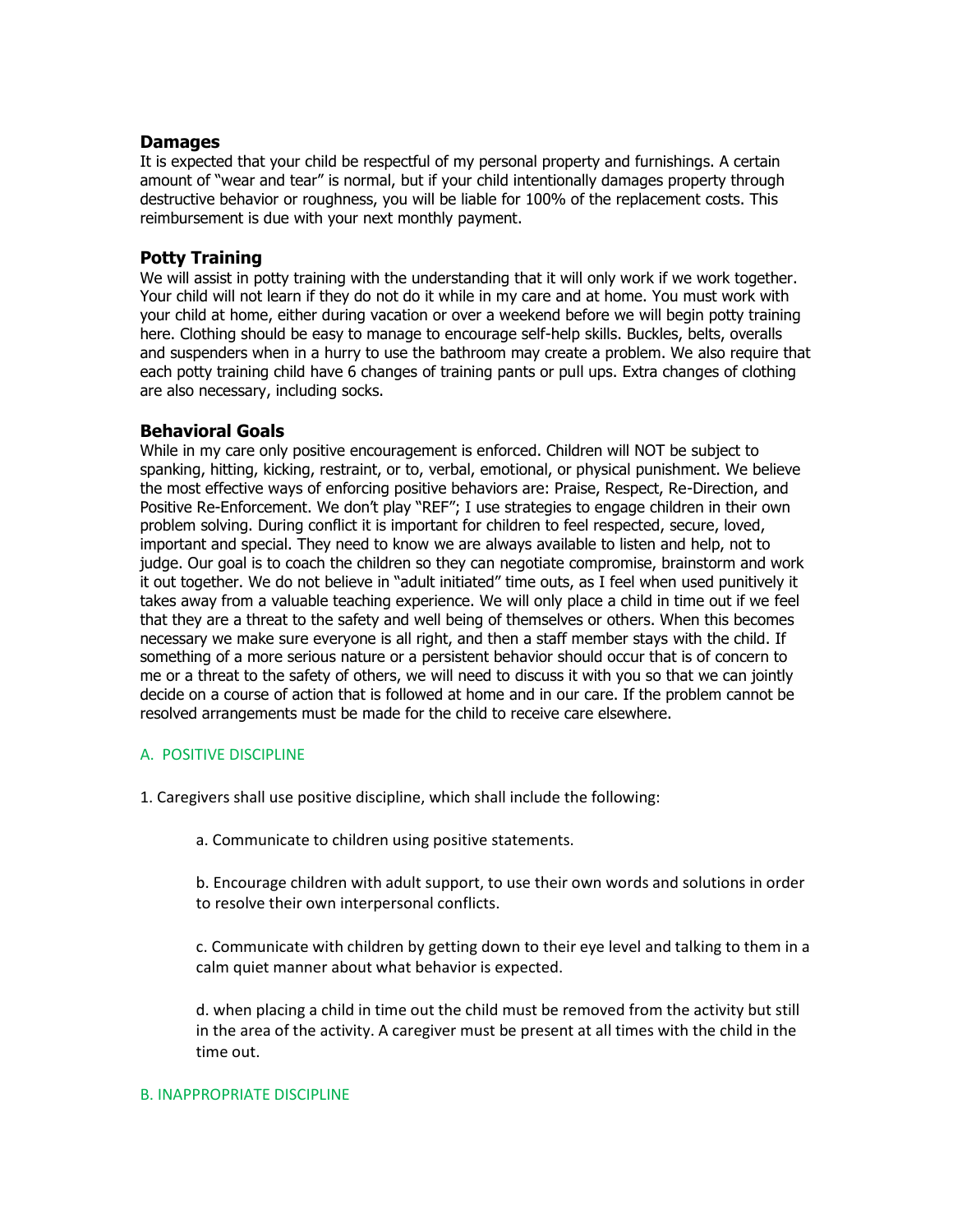1. Any person, while on child care premises, shall not engage in any of the following actions toward children:

a. Inflict corporal punishment in any manner upon a child's body.

b. Hit, spank, beat, shake, pinch, or any other measure that produces physical discomfort.

c. Cruel, harsh, unusual, humiliating, or frightening methods of discipline, including threatening the use of physical punishment.

d. Placement in a locked or dark room.

e. Public or private humiliation, yelling, or abusive or profane language.

C. Staff shall not associate disciplinary action or rewards with rest, food, or toileting.

D. Caregivers shall not:

1. Use time out for any child less than one (1) year of age.

- 2. Use time out for any purpose other than to enable the child to regain control.
- 3. Physically restrain children except:

a. when it is necessary to ensure their own safety or that of others;

b. only for as long as it is necessary for control of the situation.

## E. DISCIPLINE DOCUMENTATION/ COMMUNICATION TO PARENTS

1. This Policy shall be distributed to parents and staff.

2. Caregivers shall have ongoing communication between home and day care regarding all aspects of the care of the child.

3. Caregivers shall document any history of recurring discipline problems and subsequent formal parent conferences in the child's record.

4. Misbehavior will result in written discipline form to be put in child's folder. After 3 discipline referrals the child will be suspended for 2 days and a meeting with the parent will be required. If the child receives 3 more discipline referrals the director will to place the child on a two week probationary period where the child's behavior needs to improve. During this time if a plan cannot be implemented for improvement during the probationary period the child will be disenrolled from the center.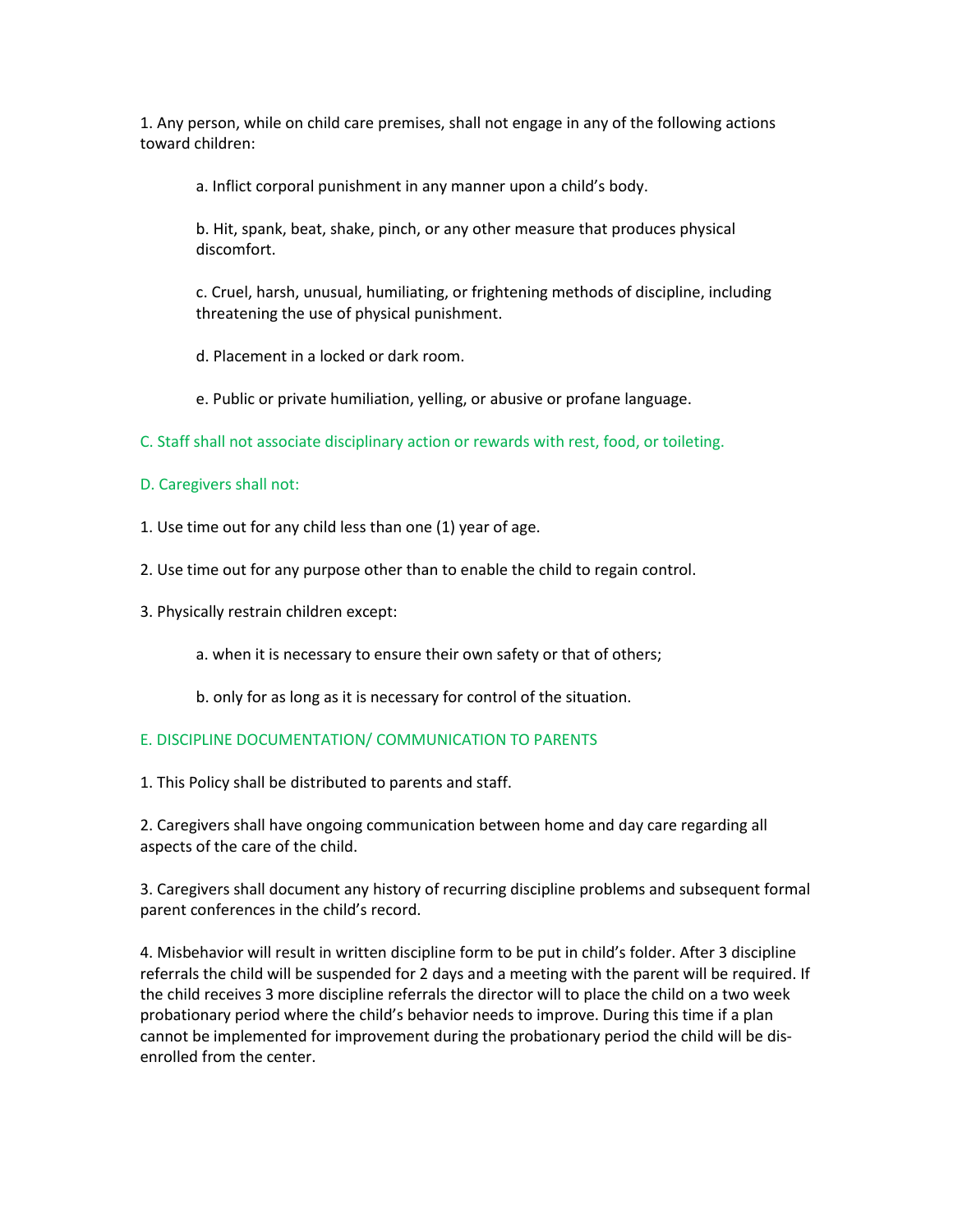# **Expulsion**

Expulsion of a child from the center will result if the following occurs:

If a child has been provided with all steps in our discipline policy step 4 and behaviors have not improved the center as the right to expel the child.

If a child becomes a physical threat to themselves or others in the center: excessive hitting, kicking, biting, scratching, hair pulling or other physical harm the child will be expelled.

If a child threatens others, uses inappropriate, or derogatory language at the center the child will be expelled.

Other incidents or in fractures will be discussed and will be up to the digression of the director.

## **Policy Revisions**

Revisions to policies and procedures, contracts and forms we make may be done with a minimum of 2 weeks notice UNLESS it is a new regulation – these changes will take place immediately. Policies, contracts, and forms will be reviewed periodically and updated, if necessary (usually every January). We will notify parents in writing of any changes. All previous forms will become obsolete.

## **Open Door Policy**

While your child is in my care, you can always be assured that the door is open to you. Open Door does not mean that we keep our doors unlocked. For the safety of the staff and the children doors are kept locked except for scheduled drop off and pick up times. Please feel free to drop in and check on your child, however, keep in mind a child adjusting to a new surrounding will want to leave with you if you pop in for a visit. I would appreciate your taking into consideration our schedule when dropping in or calling, and remember that visitors usually cause children to react in an excited manner that does not normally occur when we are alone with the children. If the phone goes unanswered, please do not become alarmed, simply leave me a voice mail and we will call you as soon as we able.

## **Communication**

Communication is very important to us. When we accept a new family into the center we like to be sure that we can share openly any concerns or questions that may arise. We feel that we are a team raising your child. If we can work together then your child can feel secure in knowing they have two families who love them very much. Our staff grows to love each and we are always glad to have a chance to be a part of their lives. It is important that there is a similar childcare philosophy between us.

We welcome questions, feedback, or discussions of any kind that affect a positive outcome for the child. Sensitive issues will be discussed outside of regular hours either by email, letter, phone or a scheduled conference. You may call me between 7:00 a.m. – 7:00 p.m.

Parents of infants/toddlers/pre-schoolers will receive a daily note. Some typical things that you may find on this note would be daily activities, feedings/meals, diaper changes, naps/quiet time, and things to remember or to bring.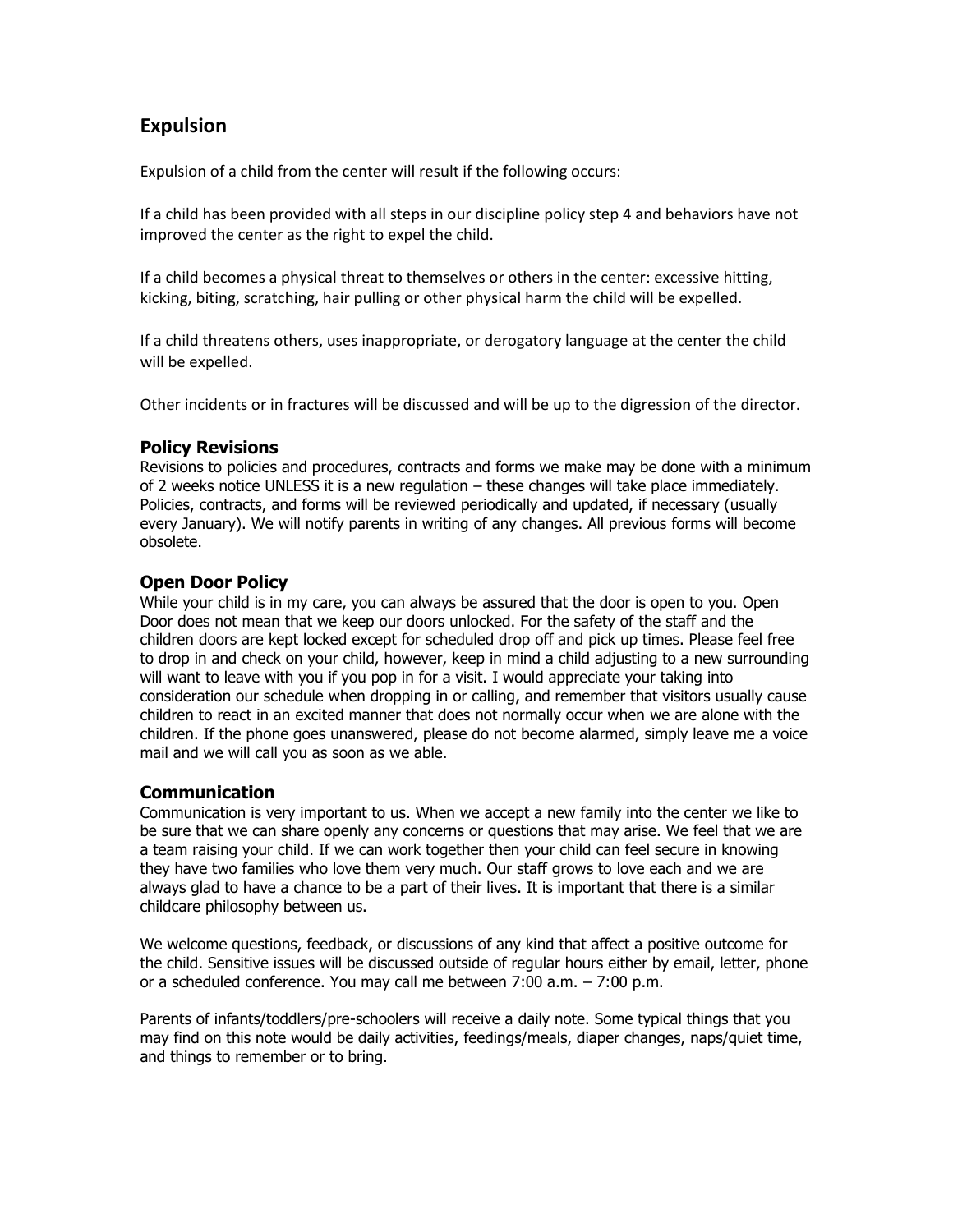## **Learn With Me Daycare Childcare Letter Of Termination**

This letter is to inform you know that we will no longer be able to offer childcare services to:

| <b>Child Name</b> | Date Of Birth | Age | Sex |
|-------------------|---------------|-----|-----|
| . .               |               |     |     |
| <u>.</u>          |               |     |     |

as of  $\frac{\gamma}{\gamma}$ . We will continue to provide childcare services until this date.

(Last Day of Care)

In accordance with Learn With Me Daycare Parent/Provider Contract & Agreements, you are required to pay for my services up to the last day of service stated in the Termination Letter, whether or not your child is present.

**Please Note**: In the event I am not paid for the services rendered up to the termination date. I reserve the right to give a written notice. At which time I will be forced to file a claim in Small Claims Court and report you to the local credit bureau unless I am paid immediately.

| Father/Guardian's Signature            | Date |
|----------------------------------------|------|
| Mother/Guardian's Signature            | Date |
| Danielle Miller/ Learn With Me Daycare | Date |

| <b>Office</b>           | <b>Use</b> | Only: | File<br>File # | Name |
|-------------------------|------------|-------|----------------|------|
| Reason for termination- |            |       |                |      |
|                         |            |       |                |      |

Parents<sup>1</sup>

Top Copy – Office Bottom Copy –